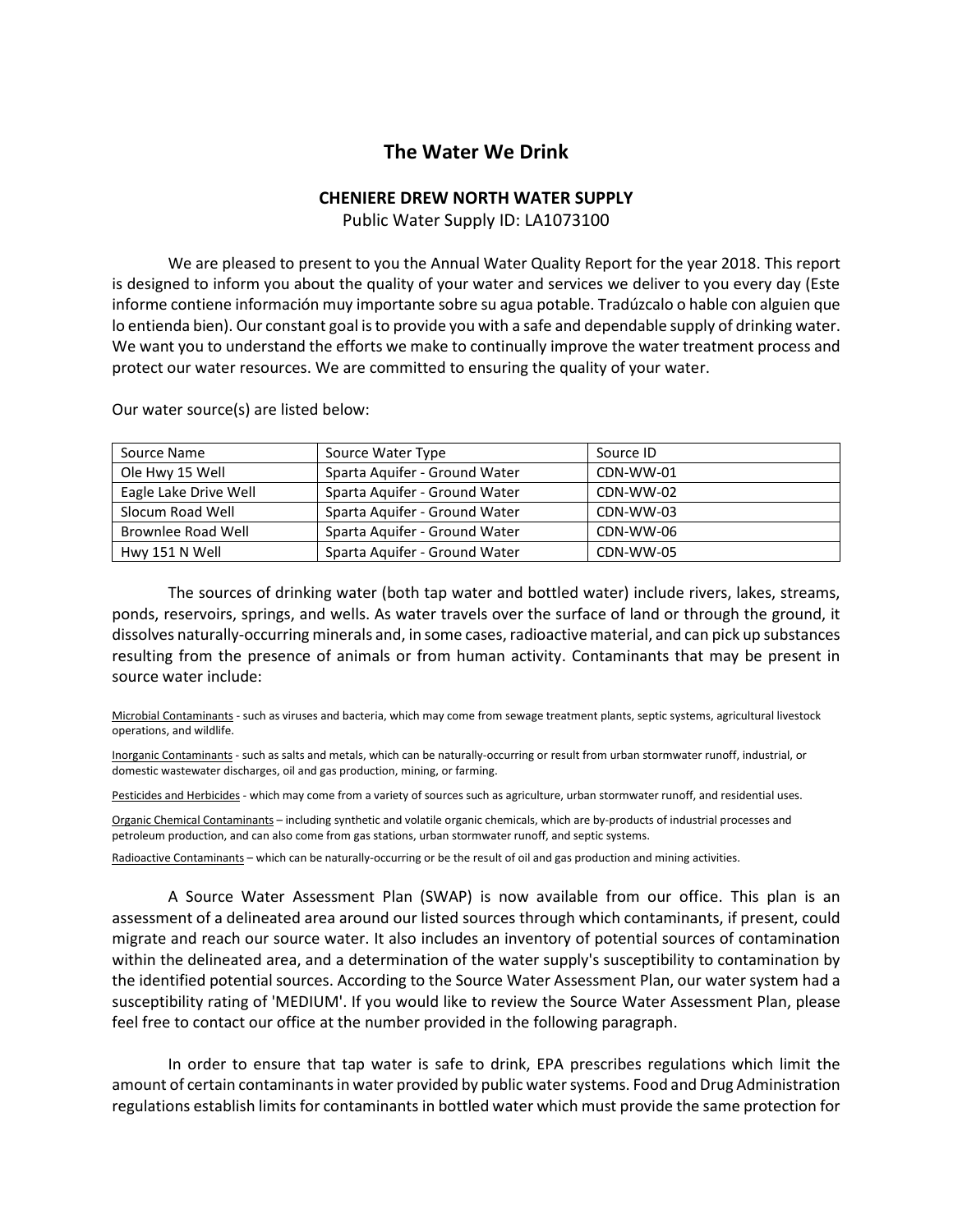public health. **We are pleased to report that our drinking water is safe and meets Federal and State requirements.** If you have any questions about this report, please contact John D. Nichols, Operations Manager, or Terry F. Ware, Board President, at (318) 322-9516 or any of your other water system board members. We want our valued customers to be informed about their water utility. If you want to learn more, please attend any of the regularly scheduled meetings. The Board of Directors of Cheniere Drew Water System conducts a monthly business meeting on the second Tuesday of each month at 7 PM. The location of this business meeting is at the water office located at 646 Commercial Parkway in West Monroe, Louisiana.

If present, elevated levels of lead can cause serious health problems, especially for pregnant women and young children. Lead in drinking water is primarily from materials and components associated with service lines and home plumbing. CHENIERE DREW NORTH WATER SUPPLY is responsible for providing high quality drinking water, but cannot control the variety of materials used in plumbing components. When your water has been sitting for several hours, you can minimize the potential for lead exposure by flushing your tap for 30 seconds to 2 minutes before using water for drinking or cooking. If you are concerned about lead in your water, you may wish to have your water tested. Information on lead in drinking water, testing methods, and steps you can take to minimize exposure is available from the Safe Drinking Water Hotline or at [http://www.epa.gov/safewater/lead.](http://www.epa.gov/safewater/lead)

The Louisiana Department of Health and Hospitals - Office of Public Health routinely monitors for constituents in your drinking water according to Federal and State laws. The tables that follow show the results of our monitoring during the period of January 1st to December 31st, 2018. Drinking water, including bottled water, may reasonably be expected to contain at least small amounts of some contaminants. The presence of contaminants does not necessarily indicate that water poses a health risk.

In the tables below, you will find many terms and abbreviations you might not be familiar with. To help you better understand these terms, we've provided the following definitions:

Parts per million (ppm) or Milligrams per liter (mg/L) – one part per million corresponds to one minute in two years or a single penny in \$10,000.

Parts per billion (ppb) or Micrograms per liter (ug/L) – one part per billion corresponds to one minute in 2,000 years, or a single penny in \$10,000,000.

Picocuries per liter (pCi/L) – picocuries per liter is a measure of the radioactivity in water.

Treatment Technique (TT) – an enforceable procedure or level of technological performance which public water systems must follow to ensure control of a contaminant.

Action level (AL) – the concentration of a contaminant that, if exceeded, triggers treatment or other requirements that a water system must follow.

Maximum contaminant level (MCL) – the "Maximum Allowed" MCL is the highest level of a contaminant that is allowed in drinking water. MCL's are set as close to the MCLG's as feasible using the best available treatment technology.

Maximum contaminant level goal (MCLG) – the "Goal" is the level of a contaminant in drinking water below which there is no known or expected risk to human health. MCLG's allow for a margin of safety.

Maximum residual disinfectant level (MRDL) – The highest level of a disinfectant allowed in drinking water. There is convincing evidence that addition of a disinfectant is necessary for control of microbial contaminants.

Maximum residual disinfectant level goal (MRDLG) – The level of a drinking water disinfectant below which there is no known or expected risk to health. MRDLGs do not reflect the benefits of the use of disinfectants to control microbial contaminants.

Level 1 Assessment - A study of the water system to identify potential problems and determine (if possible) why total coliform bacteria have been found in our water system.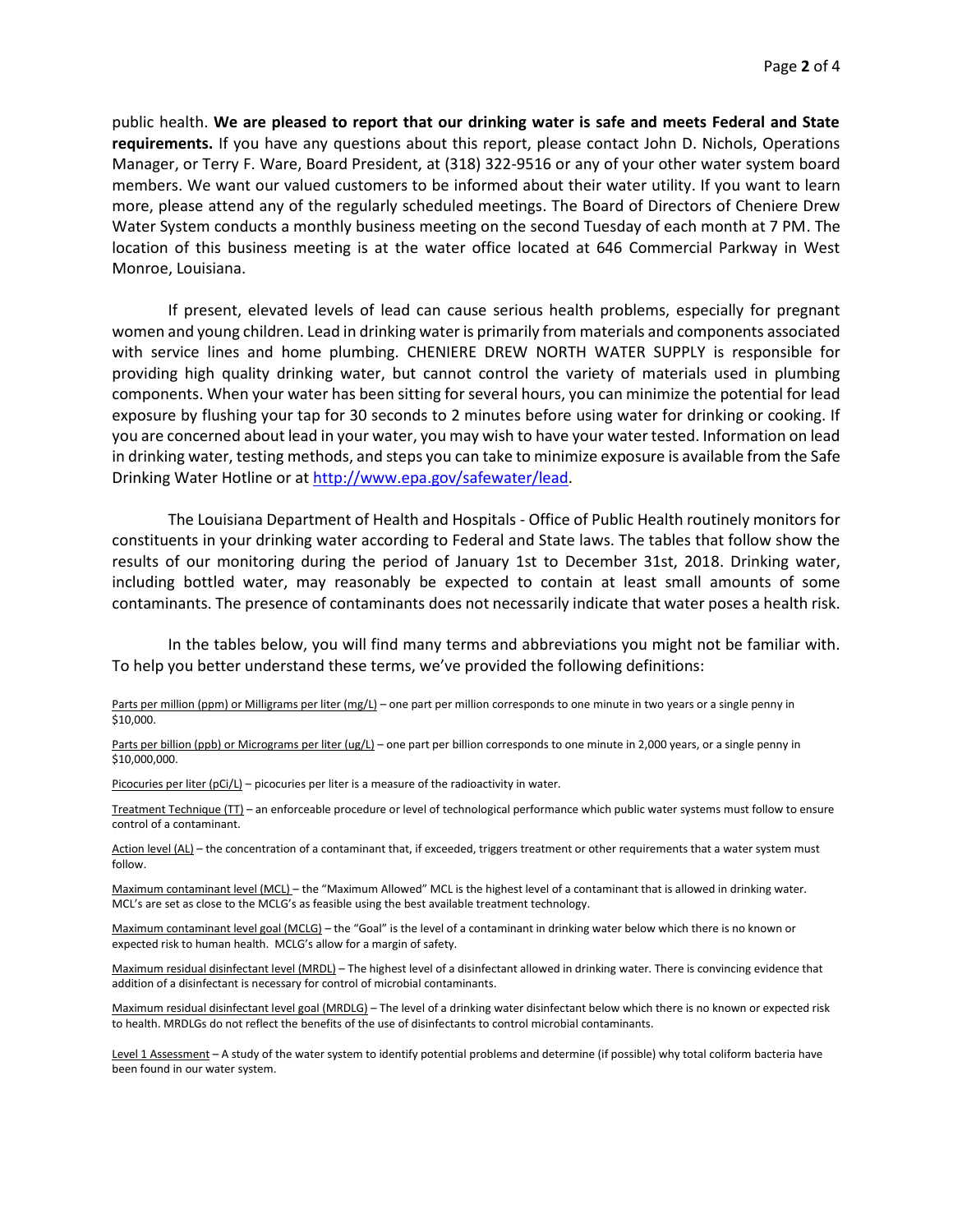Level 2 Assessment - A very detailed study of the water system to identify potential problems and determine (if possible) why an E. coli MCL violation has occurred and/or why total coliform bacteria have been found in our water system on multiple occasions.

## During the period covered by this report we had the below noted violations.

| Compliance Period                                             | Analyte | I vpe |
|---------------------------------------------------------------|---------|-------|
| No<br>Violations<br>Occurred<br>the<br>Calendar Year of<br>ın |         |       |

Our water system tested a minimum of 10 samples per month in accordance with the Total Coliform Rule for microbiological contaminants. With the microbiological samples collected, the water system collects disinfectant residuals to ensure control of microbial growth.

| Disinfectant | Date | <b>Highest RAA</b> | Unit | Range                           | <b>MRDL</b> | <b>MRDLG</b> | <b>Typical Source</b>           |
|--------------|------|--------------------|------|---------------------------------|-------------|--------------|---------------------------------|
| Chlorine     | 2018 | 1.50<br>__         | ppm  | $\sim$ $\sim$<br>-<br>◡.◡∠<br>. |             |              | additive<br>Water<br>used<br>to |
|              |      |                    |      |                                 |             |              | control microbes                |

In the tables below, we have shown the regulated contaminants that were detected. Chemical Sampling of our drinking water may not be required on an annual basis; therefore, information provided in this table refers back to the latest year of chemical sampling results.

| Regulated<br>Contaminants | <b>Collection Date</b> | <b>Highest</b><br>Value | Range            | Unit | MCL | <b>MCLG</b> | <b>Typical Source</b>                                                                                                           |
|---------------------------|------------------------|-------------------------|------------------|------|-----|-------------|---------------------------------------------------------------------------------------------------------------------------------|
| <b>FLUORIDE</b>           | 8/7/2017               | 0.28                    | $0.22 -$<br>0.28 | ppm  | -4  |             | Erosion of natural deposits; Water additive<br>which promotes strong teeth; Discharge<br>from fertilizer and aluminum factories |

| Radionuclides                           | Collection<br>Date | Highest<br>Value | Range         | Unit  | <b>MCL</b> | <b>MCLG</b> | <b>Typical Source</b>                                                                                                                                                                                                     |
|-----------------------------------------|--------------------|------------------|---------------|-------|------------|-------------|---------------------------------------------------------------------------------------------------------------------------------------------------------------------------------------------------------------------------|
| <b>COMBINED RADIUM</b><br>(-226 & -228) | 9/18/2017          | 0.5              | $0.358 - 0.5$ | pCi/l | 5          | 0           | Erosion of natural deposits                                                                                                                                                                                               |
| <b>GROSS ALPHA</b><br>PARTICLE ACTIVITY | 8/7/2017           | 3.55             | 3.55          | pCi/l | 15         | 0           | Erosion of natural deposits                                                                                                                                                                                               |
| <b>GROSS BETA</b><br>PARTICLE ACTIVITY  | 9/6/2017           | 1.23             | 1.23          | pCi/l | 50         | 0           | Decay of natural and man-made deposits.<br>Note: The gross beta particle activity MCL is<br>4 millirems/year annual dose equivalent to<br>the total body or any internal organ. 50<br>pCi/l is used as a screening level. |

| Lead and<br>Copper     | Date        | 90 <sup>TH</sup><br>Percentile | Range       | Unit | AL  | <b>Sites</b><br>Over AL | <b>Typical Source</b>                                                                                        |
|------------------------|-------------|--------------------------------|-------------|------|-----|-------------------------|--------------------------------------------------------------------------------------------------------------|
| COPPER,<br><b>FREE</b> | 2015 - 2017 | 0.2                            | $0.1 - 0.4$ | ppm  | 1.3 | 0                       | Corrosion of household plumbing systems;<br>Erosion of natural deposits; Leaching from<br>wood preservatives |
| <b>LEAD</b>            | 2015 - 2017 |                                | $1 - 13$    | ppb  | 15  | 0                       | Corrosion of household plumbing systems;<br>Erosion of natural deposits                                      |

| Disinfection Byproducts                 | Sample Point        | Period | Highest<br>LRAA | Range | Unit | MCL | MCLG | <b>Typical Source</b>  |
|-----------------------------------------|---------------------|--------|-----------------|-------|------|-----|------|------------------------|
| <b>TOTAL HALOACETIC</b><br>ACIDS (HAA5) | ARK RD & GREENBRIAR | 2018   | 15              | 14.57 | ppb  | 60  | - 0  | By-product of drinking |
|                                         |                     |        |                 | 14.57 |      |     |      | water disinfection     |